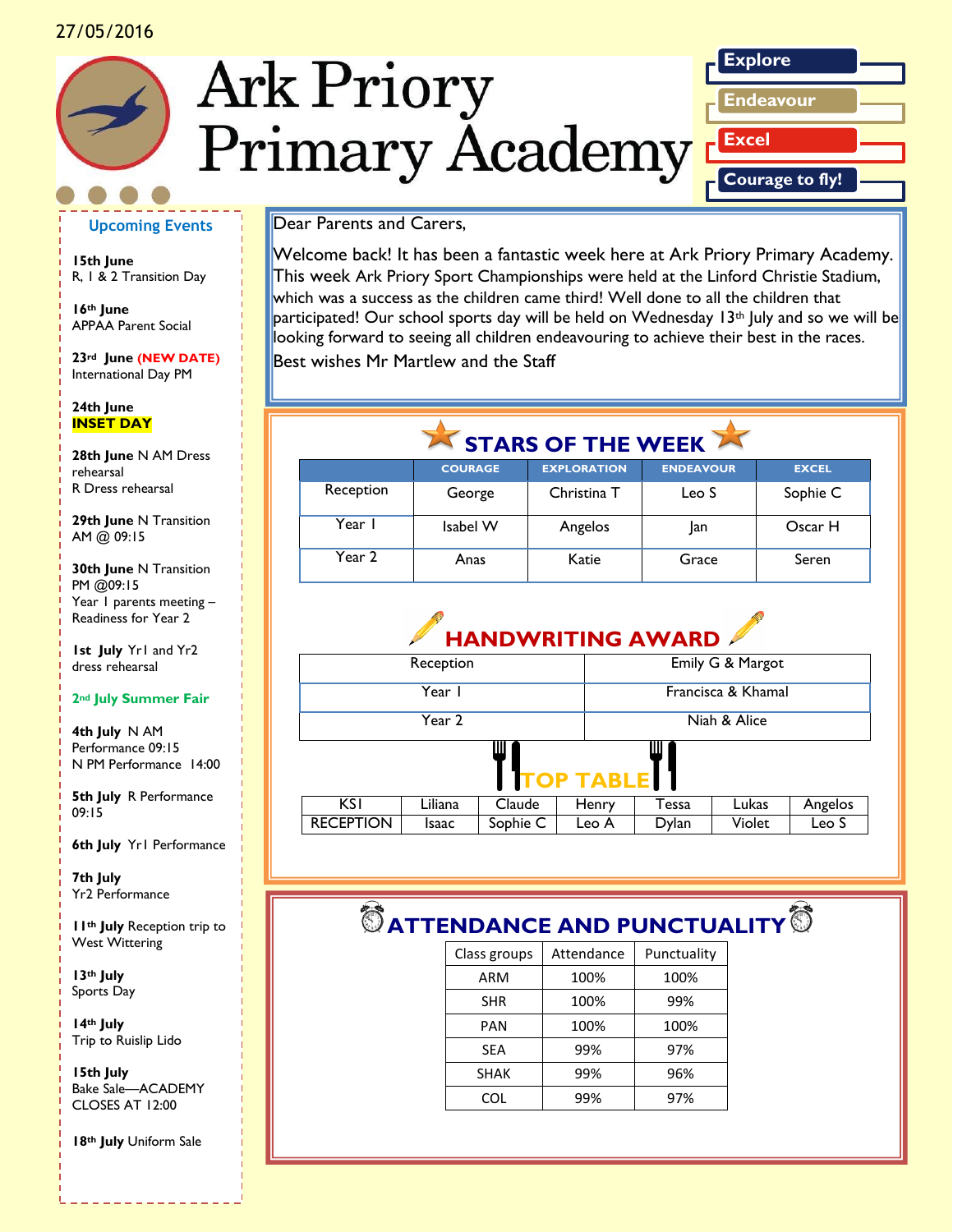#### 27/05/2016

### TOPICS NEXT WEEK ...

|                  | <b>English</b>               | <b>Maths</b>                              |  |
|------------------|------------------------------|-------------------------------------------|--|
|                  | How to Catch a Star          | <b>Shapes</b>                             |  |
| <b>Reception</b> | Mr Gumpys motor car          | Carousel of activities based around shape |  |
|                  |                              | space and measure                         |  |
| Year I           | Man on the Moon, play script | <b>Money</b>                              |  |
| Year 2           | <b>Traditional Tales</b>     | Numbers to 1000                           |  |

### **Notices**

# International Day – As we have only 2 parents currently interested the day has had to be moved to the <mark>23<sup>rd</sup> June</mark> to give additional time for others to join in!

**The day itself will require children to dress in something representative of their national heritage.** 

**Moving Up Day** – All pupils will be visiting their new classes on Wednesday 15<sup>th</sup> June. Please drop them off as normal.

**Thank you** - To Year 2 parents for uploading the videos to the Dropbox account of their child/ren interviewing them.

**Congratulations** – The Ark Priory sport championships at the Linford Christie stadium yesterday was a success as the children came third! Well done to all the children that participated!

**Staffing 16/17 -** Below is the staffing model for the year 2016/17 – We wish Miss Conway the best as she is moving to another part of London and Miss Cok the best of luck with her new position in Ark Byron. We also say goodbye at the end of this term to Mrs Bukowska who will be going on maternity leave and we look forward to hearing the news on her new baby in the Autumn Term. Our good wishes also go to Miss Chauhan who is getting married over the Summer holiday and will be starting a new life with her husband in a new location.

Mrs Harper will also have a change of duties reflecting her move into the senior leadership team of the academy and she will therefore not be allocated to a class.

I'm sure you will extend as warm a welcome to our new staff as you have in previous years.

| <b>Nursery</b> | <b>Miss Kis, Miss Bulexa and Miss Thickett</b>         |                                      |  |
|----------------|--------------------------------------------------------|--------------------------------------|--|
| Reception      | Shackleton: Miss Rabbani & Miss Melgarejo              | Columbus: Miss Naguida & Miss Vaughn |  |
| Year I         | Pankhurst: Miss Canavan & Miss Sandhu                  | Seacole: Miss Cox & Miss Tapakki     |  |
| Year 2         | Armstrong: Miss Carroll, Miss Broodie &<br>Miss Fizean | Sharman: Miss Mason & Miss Horada    |  |
| Year 3         | Class 1: Miss Vince, Miss Bancroft & Miss Rana         | Class 2: Miss Terry & Miss Simon     |  |

Note: The names above in bold indicate the Teacher.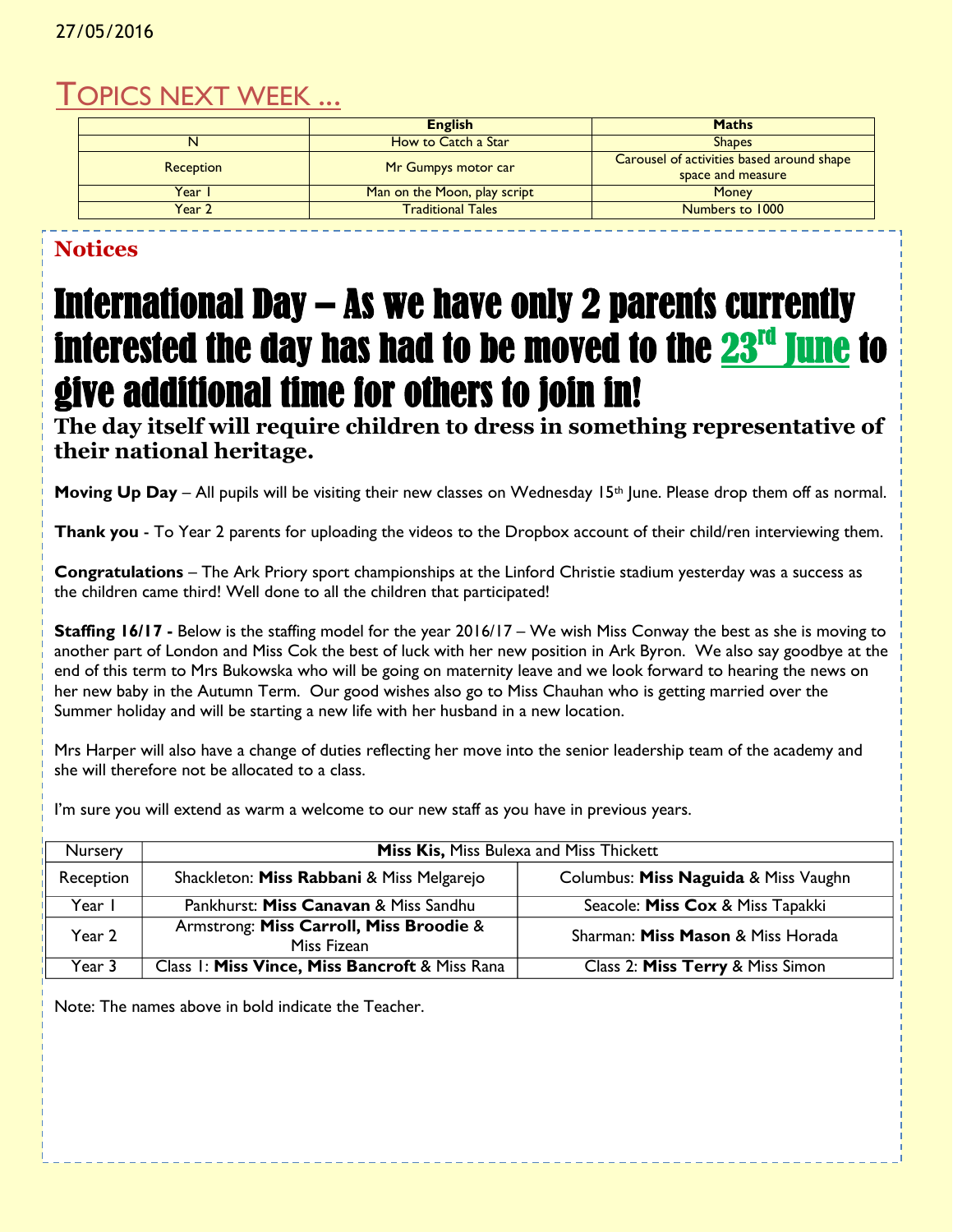#### 27/05/2016











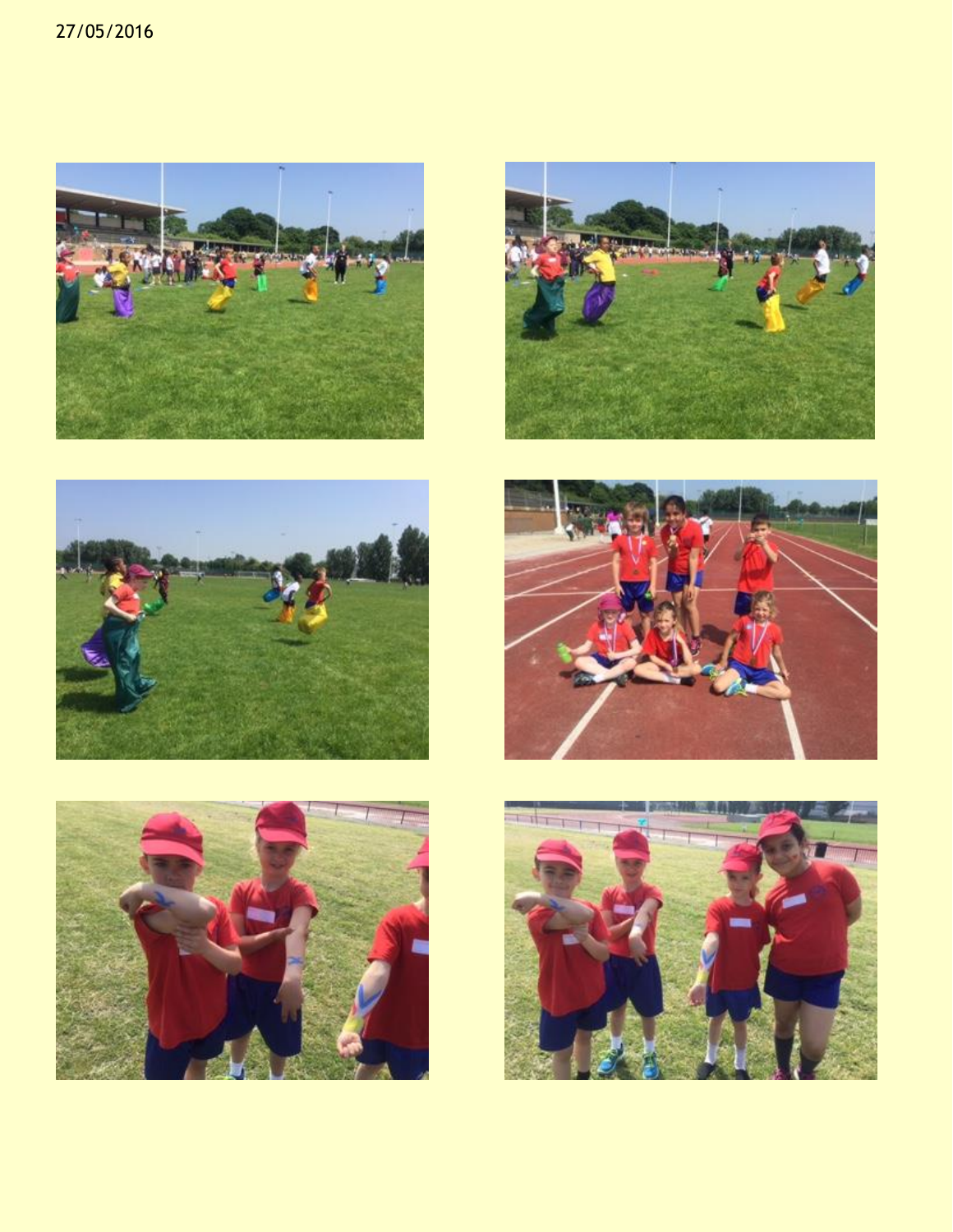### ARK PRIORY PRIMARY ACADEMY ASSOCIATION



### **ARK PRIORY & BYRON SUMMER FAIR SATURDAY 2ND JULY, 11AM to 3PM**



Dear Parents & Carers,

As you know, the summer fair is taking place on Saturday 2<sup>nd</sup> July between I I am and 3pm and we need YOUR help to make it a really special day for everyone. Donations are needed for the following stalls:

### **TOMBOLA and POCKET MONEY STALL**

We will be running both an Adult and Child tombola stall again this year after its runaway success at the last fair. Search your cupboards and bring in bottles (new) or unwanted gifts (any shape and size), soft toys (new or 2nds), etc. And any (complete) pre-loved puzzles, jigsaws, books, games and other toys for the POCKET MONEY STALL. The children love this stall, so let's give generously!

### **KIDS' FANCY DRESS STALL**

We will be selling pre-loved kids' fancy dress outfits, so if that dinosaur obsession has come to an end, or they've grown out of the Frozen phase, donate your old costumes to pass onto the new generation of creative role-players!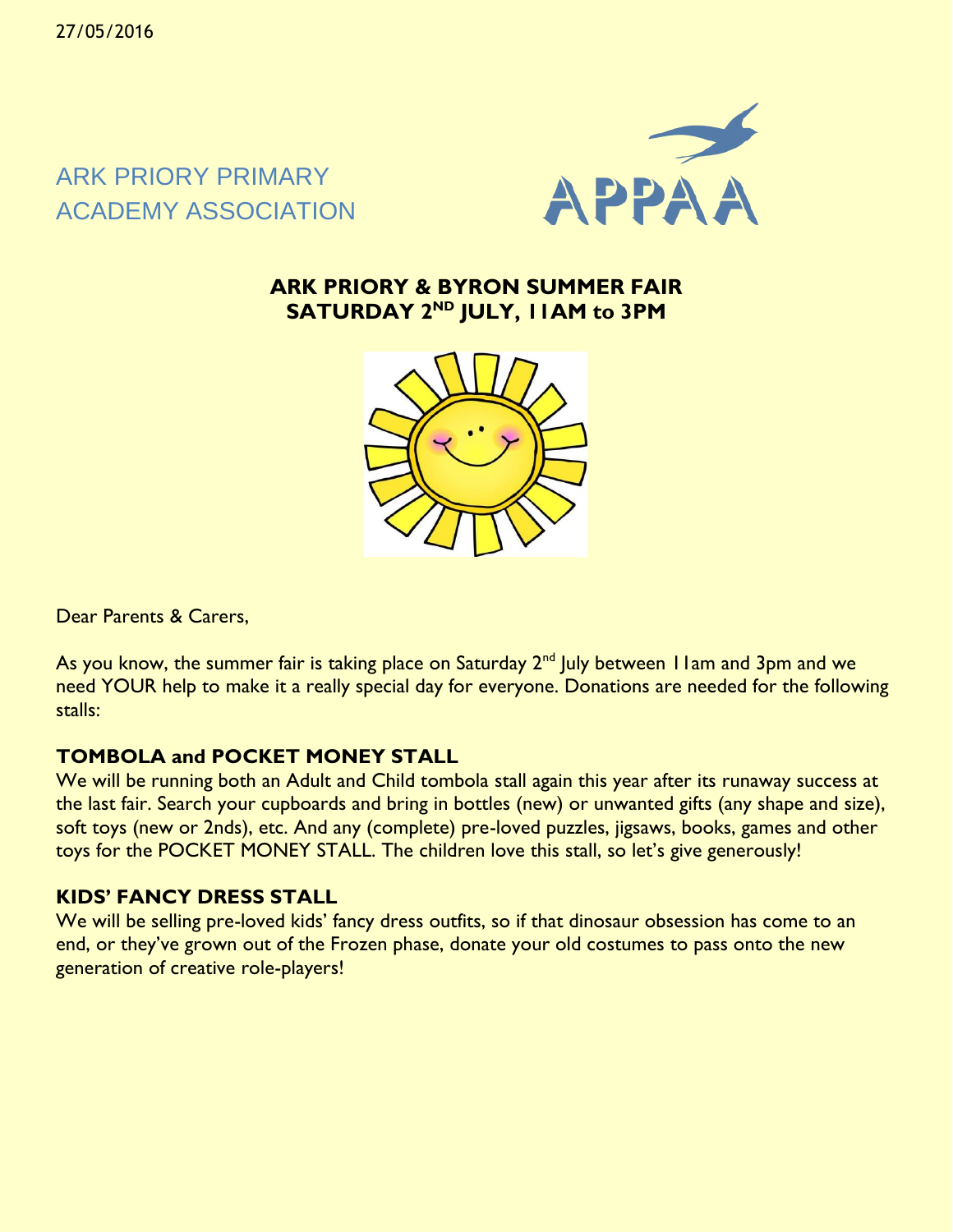#### **KIDS 'R' US**

This is a stall for the children to run and manage themselves. So, for any budding entrepreneurs out there, they can book in their slot to sell whatever their creative brains come up with! Email Josh Lacey [\(josh@joshlacey.com\)](mailto:josh@joshlacey.com) or APPAA [\(appaacommittee@gmail.com\)](mailto:appaacommittee@gmail.com) to pitch their ideas!







#### **ARK ARTISAN STALL**

We are once again running a homemade produce stall for all you wannabe Mary Berrys. Biscuits, jams, chutneys (ideally packaged as small gifts) etc, etc – YOU make it, WE sell it!

#### **RAFFLE PRIZES**

Do you know someone at a business or retailer who may want to donate a great prize? We have an official 'ask' letter which you can use as a template if you can e-mail them yourself, or you can provide us with the name and contact details. You can leave prizes at the school office, or arrange for vouchers to be sent to the school by post.

### **VOLUNTEERS**

Above all, we need YOUR help to make this a truly special day for our children. If you'd like to run a stall, help set up or have some time on the day, let us know. We can't do this without your time and help.

We need any budding tattoo artists (sticky, not ink!), face painters, or just 15 minutes of your time to help on a stall.

#### **GAZEBOS**

In the hope that the day is a scorcher, we desperately need gazebos for the outside stalls, so if you can get your hands on one to lend us for the day, it would be greatly appreciated.